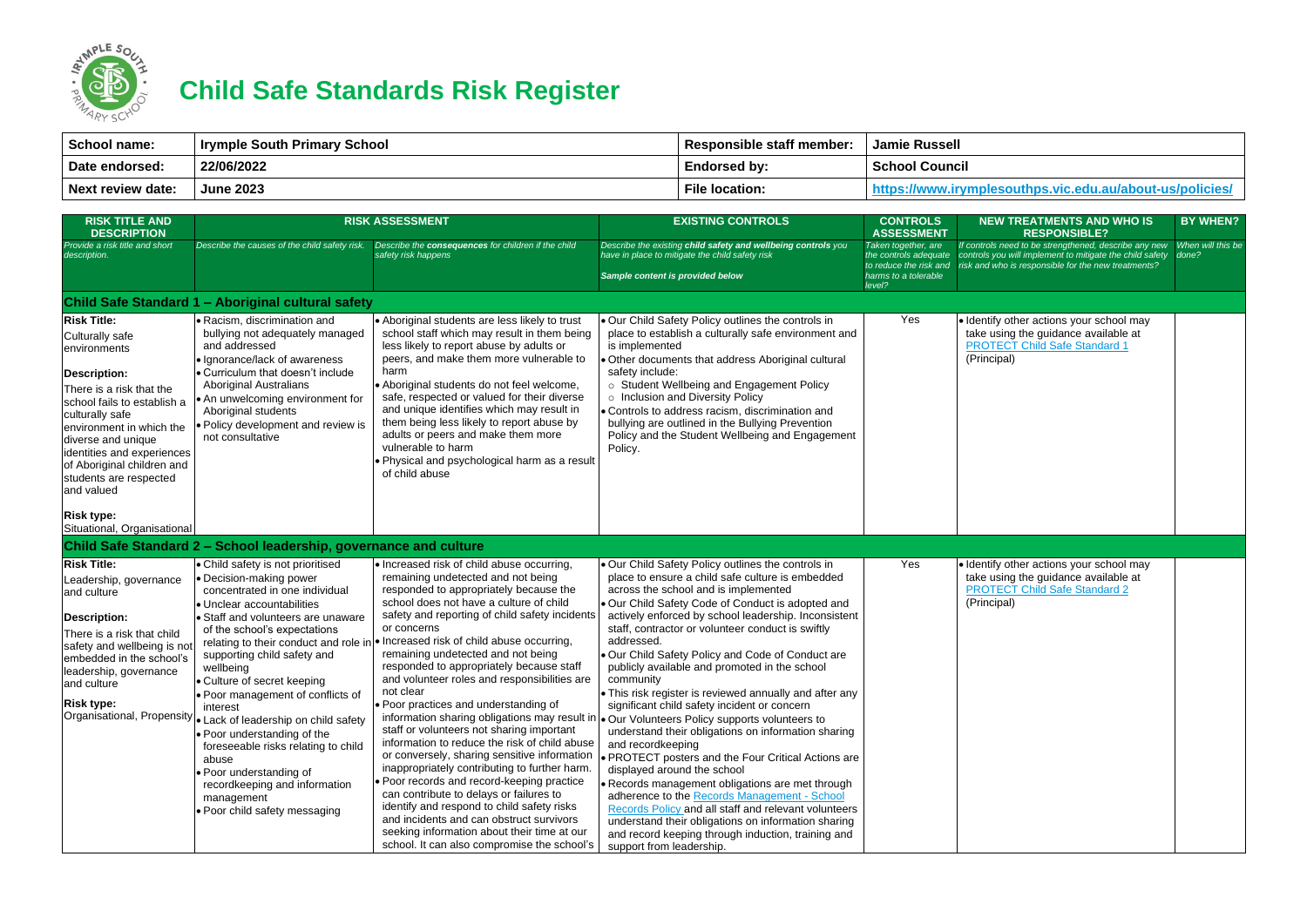| <b>RISK TITLE AND</b><br><b>DESCRIPTION</b>                                                                                                                                                                                                                 |                                                                                                                                                                                                                                                                                                                                                                                                                                                                                        | <b>RISK ASSESSMENT</b>                                                                                                                                                                                                                                                                                                                                                                                                                                                                                                                                                                                                                                                                                                                                                                                                                                                    | <b>EXISTING CONTROLS</b>                                                                                                                                                                                                                                                                                                                                                                                                                                                                                                                                                                                                                                                                                                                            | <b>CONTROLS</b><br><b>ASSESSMENT</b>                                                                     |                                               |
|-------------------------------------------------------------------------------------------------------------------------------------------------------------------------------------------------------------------------------------------------------------|----------------------------------------------------------------------------------------------------------------------------------------------------------------------------------------------------------------------------------------------------------------------------------------------------------------------------------------------------------------------------------------------------------------------------------------------------------------------------------------|---------------------------------------------------------------------------------------------------------------------------------------------------------------------------------------------------------------------------------------------------------------------------------------------------------------------------------------------------------------------------------------------------------------------------------------------------------------------------------------------------------------------------------------------------------------------------------------------------------------------------------------------------------------------------------------------------------------------------------------------------------------------------------------------------------------------------------------------------------------------------|-----------------------------------------------------------------------------------------------------------------------------------------------------------------------------------------------------------------------------------------------------------------------------------------------------------------------------------------------------------------------------------------------------------------------------------------------------------------------------------------------------------------------------------------------------------------------------------------------------------------------------------------------------------------------------------------------------------------------------------------------------|----------------------------------------------------------------------------------------------------------|-----------------------------------------------|
| Provide a risk title and short<br>description.                                                                                                                                                                                                              | Describe the causes of the child safety risk.                                                                                                                                                                                                                                                                                                                                                                                                                                          | Describe the consequences for children if the child<br>safety risk happens                                                                                                                                                                                                                                                                                                                                                                                                                                                                                                                                                                                                                                                                                                                                                                                                | Describe the existing child safety and wellbeing controls you<br>have in place to mitigate the child safety risk<br>Sample content is provided below                                                                                                                                                                                                                                                                                                                                                                                                                                                                                                                                                                                                | Taken together, are<br>the controls adequate<br>to reduce the risk and<br>harms to a tolerable<br>level? | If conti<br>control<br>risk an                |
|                                                                                                                                                                                                                                                             |                                                                                                                                                                                                                                                                                                                                                                                                                                                                                        | ability to monitor for systemic issues that<br>required changes to policy, procedure or<br>practice.<br>• Physical and psychological harm as a result<br>of child abuse                                                                                                                                                                                                                                                                                                                                                                                                                                                                                                                                                                                                                                                                                                   |                                                                                                                                                                                                                                                                                                                                                                                                                                                                                                                                                                                                                                                                                                                                                     |                                                                                                          |                                               |
|                                                                                                                                                                                                                                                             | Child Safe Standard 3 - Children are safe, informed and actively participate                                                                                                                                                                                                                                                                                                                                                                                                           |                                                                                                                                                                                                                                                                                                                                                                                                                                                                                                                                                                                                                                                                                                                                                                                                                                                                           |                                                                                                                                                                                                                                                                                                                                                                                                                                                                                                                                                                                                                                                                                                                                                     |                                                                                                          |                                               |
| <b>Risk Title: Student</b><br>empowerment<br><b>Description:</b> There is a<br>risk that students will not<br>be empowered about their<br>rights, participate in<br>decisions affecting them<br>or be taken seriously<br><b>Risk type:</b><br>Vulnerability | Students don't know how to make<br>a complaint or raise a concern or<br>don't feel confident that they will<br>be listened to<br>Students don't understand their<br>rights<br>Student input in decision making<br>is not supported or valued<br>Student contributions or concerns<br>are not taken seriously<br>Students are not offered sexual<br>abuse prevention education<br>• Students are coerced or silenced<br>by adults at the school<br>• Lack of friendship or peer support | • Abuse is more likely to happen if students<br>do not feel supported to participate in<br>decisions that affect them and do not feel<br>like they will be listened to.<br>· Failure to empower students with<br>information about their rights, child safety<br>risks, and sexual abuse prevention will<br>increase the risk of abuse going unidentified<br>and unspoken<br>· If students do not feel confident or<br>empowered to raise a concern, they will be<br>unwilling to report abuse<br>· Lack of friendship or peer support may<br>increase vulnerability to abuse<br>• Lack of friendship or peer support increases<br>the risk that the student will not feel<br>confident to discuss concerns with their<br>peers, making it more likely that abuse will<br>go unidentified and unspoken<br>. Physical and psychological harm as a result<br>of child abuse | . Our Child Safety Policy outlines the controls in<br>place to support child and student empowerment<br>and is implemented<br>• Complaints Policy details how students can raise<br>complaints and concerns and is promoted widely to<br>parents and students<br>• Student Wellbeing and Engagement Policy outlines<br>the controls in place to ensure student wellbeing is<br>supported and prioritised<br>• Students are provided with age-appropriate sexual<br>abuse prevention programs and relevant related<br>information through Resilience, Rights and<br>Respectful Relationships teaching and learning<br>materials<br>• Friendship and peer support are promoted through<br>Student Voice Teams and structured lunchtime<br>activities. | Yes                                                                                                      | $\bullet$ Ider<br>take<br><b>PRC</b><br>(Prin |
|                                                                                                                                                                                                                                                             | Child Safe Standard 4 - Family engagement                                                                                                                                                                                                                                                                                                                                                                                                                                              |                                                                                                                                                                                                                                                                                                                                                                                                                                                                                                                                                                                                                                                                                                                                                                                                                                                                           |                                                                                                                                                                                                                                                                                                                                                                                                                                                                                                                                                                                                                                                                                                                                                     |                                                                                                          |                                               |
| <b>Risk Title: Families and</b><br>community involvement<br>Description: There is a<br>risk that families and<br>communities are not<br>informed, and involved in<br>promoting child safety and<br>wellbeing<br>Risk type:<br>Organisational                | • Unwelcoming staff<br>• Lack of appreciation of the value<br>of community consultation and<br>engagement<br>• The school does not offer<br>information to families and<br>communities or avenues to<br>contribute to policies and<br>decisions relating to child safety<br>and wellbeing<br>• Lack of staff training, culture or<br>willingness to engage families and<br>communities                                                                                                 | input from families may result in practices<br>that do not cover all the diverse needs of<br>students, resulting in a risk that students do<br>not feel safe or able to actively participate in<br>school life (see Child Safe Standard 1 and<br>3)<br>• Families and communities not engaged in<br>child safety at the school are less likely to<br>be able to support the school to reduce risk<br>by keeping an eye out for unsafe<br>behaviours and raising concerns.<br>• Families cannot help students identify<br>abuse<br>• Families do not support students who want<br>to make a complaint<br>. If families lack awareness about child safety<br>including risks of child abuse, children may<br>be more vulnerable to being groomed by<br>perpetrators seeking to obtain their trust.<br>. Physical and psychological harm as a result<br>of child abuse       | • Child safety and wellbeing practices without   • Our Child Safety Policy outlines the controls in<br>place to engage families and is implemented<br>• All child safety and wellbeing policies and<br>procedures are publicly available and promoted in<br>the school community<br>• Families and the school community are invited to<br>have a say in the development and review of child<br>safety and wellbeing policies, procedures and<br>practices through our school website and<br>newsletters                                                                                                                                                                                                                                             | Yes                                                                                                      | $\bullet$ Ider<br>take<br><b>PRC</b><br>(Prin |

| <b>NTROLS</b><br><b>ESSMENT</b>                                      | <b>NEW TREATMENTS AND WHO IS</b><br><b>RESPONSIBLE?</b>                                                                                                                  | <b>BY WHEN?</b>            |
|----------------------------------------------------------------------|--------------------------------------------------------------------------------------------------------------------------------------------------------------------------|----------------------------|
| together, are<br>trols adequate<br>ce the risk and<br>to a tolerable | If controls need to be strengthened, describe any new<br>controls you will implement to mitigate the child safety<br>risk and who is responsible for the new treatments? | When will this be<br>done? |
|                                                                      |                                                                                                                                                                          |                            |
|                                                                      |                                                                                                                                                                          |                            |
| Yes                                                                  | · Identify other actions your school may<br>take using the guidance available at<br><b>PROTECT Child Safe Standard 3</b><br>(Principal)                                  |                            |
|                                                                      |                                                                                                                                                                          |                            |
| Yes                                                                  | · Identify other actions your school may<br>take using the guidance available at<br><b>PROTECT Child Safe Standard 4</b><br>(Principal)                                  |                            |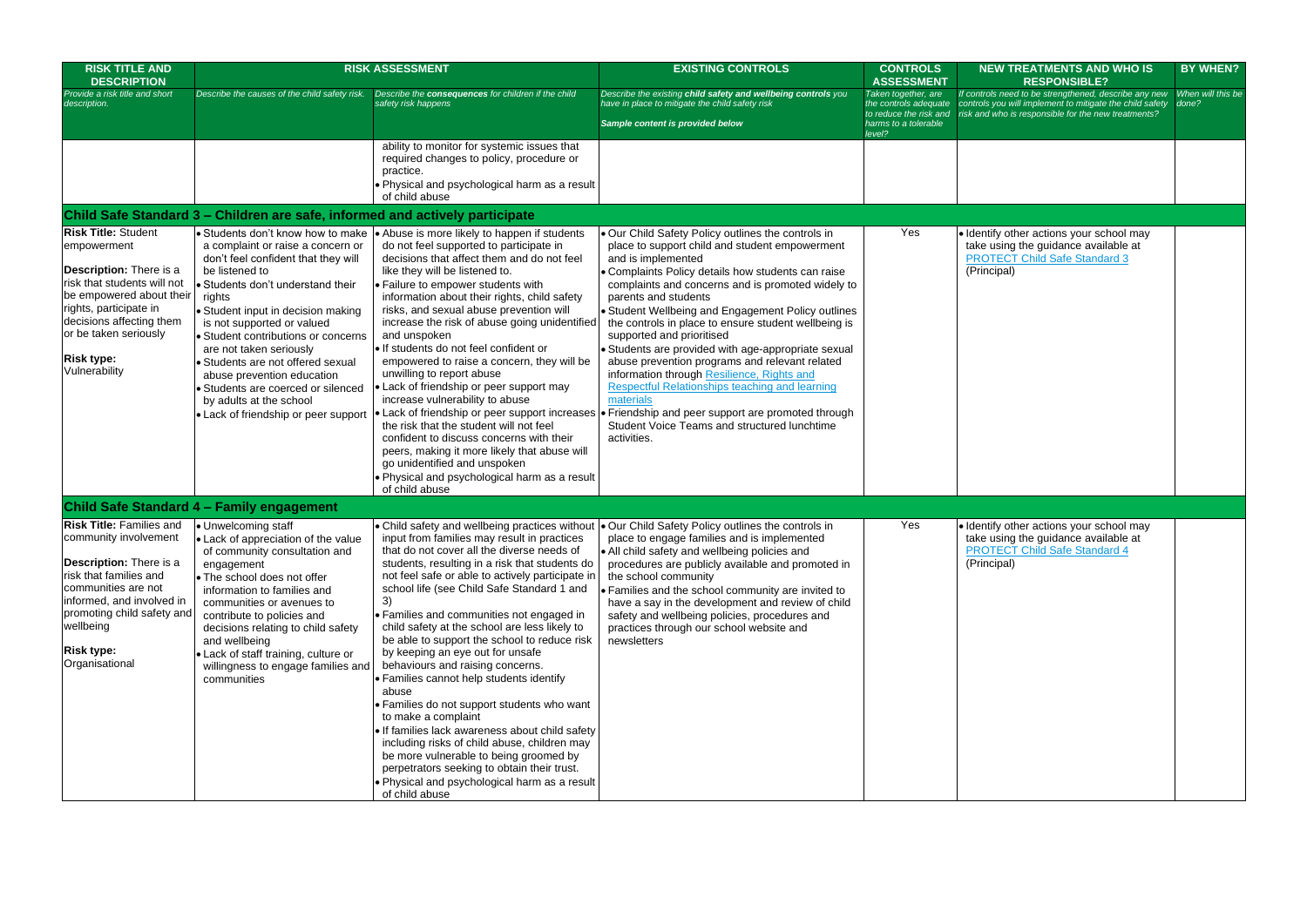| <b>RISK TITLE AND</b><br><b>DESCRIPTION</b>                                                                                                                                                                                                                                                                                                                   |                                                                                                                                                                                                                                                                                                                                                                                                                                                                                                                                                                                                                                                               | <b>RISK ASSESSMENT</b>                                                                                                                                                                                                                                                                                                                                                                                                                                                                                                                                                                                                                                                                                                                                                                                                                                                                                                                                                                                                                                                                                                                                                                                                        | <b>EXISTING CONTROLS</b>                                                                                                                                                                                                                                                                                                                                                                                                                                                                                                                                                                                                                                                                                                                                                                                                                                                                                                                                                                                                                     | <b>CONTROLS</b><br><b>ASSESSMENT</b>                                                                     | <b>NEW TREATMENTS AND WHO IS</b><br><b>RESPONSIBLE?</b>                                                                                                                  | <b>BY WHEN?</b>            |
|---------------------------------------------------------------------------------------------------------------------------------------------------------------------------------------------------------------------------------------------------------------------------------------------------------------------------------------------------------------|---------------------------------------------------------------------------------------------------------------------------------------------------------------------------------------------------------------------------------------------------------------------------------------------------------------------------------------------------------------------------------------------------------------------------------------------------------------------------------------------------------------------------------------------------------------------------------------------------------------------------------------------------------------|-------------------------------------------------------------------------------------------------------------------------------------------------------------------------------------------------------------------------------------------------------------------------------------------------------------------------------------------------------------------------------------------------------------------------------------------------------------------------------------------------------------------------------------------------------------------------------------------------------------------------------------------------------------------------------------------------------------------------------------------------------------------------------------------------------------------------------------------------------------------------------------------------------------------------------------------------------------------------------------------------------------------------------------------------------------------------------------------------------------------------------------------------------------------------------------------------------------------------------|----------------------------------------------------------------------------------------------------------------------------------------------------------------------------------------------------------------------------------------------------------------------------------------------------------------------------------------------------------------------------------------------------------------------------------------------------------------------------------------------------------------------------------------------------------------------------------------------------------------------------------------------------------------------------------------------------------------------------------------------------------------------------------------------------------------------------------------------------------------------------------------------------------------------------------------------------------------------------------------------------------------------------------------------|----------------------------------------------------------------------------------------------------------|--------------------------------------------------------------------------------------------------------------------------------------------------------------------------|----------------------------|
| Provide a risk title and short<br>description.                                                                                                                                                                                                                                                                                                                | Describe the causes of the child safety risk.                                                                                                                                                                                                                                                                                                                                                                                                                                                                                                                                                                                                                 | Describe the consequences for children if the child<br>safety risk happens                                                                                                                                                                                                                                                                                                                                                                                                                                                                                                                                                                                                                                                                                                                                                                                                                                                                                                                                                                                                                                                                                                                                                    | Describe the existing child safety and wellbeing controls you<br>have in place to mitigate the child safety risk<br>Sample content is provided below                                                                                                                                                                                                                                                                                                                                                                                                                                                                                                                                                                                                                                                                                                                                                                                                                                                                                         | Taken together, are<br>the controls adequate<br>to reduce the risk and<br>harms to a tolerable<br>level? | If controls need to be strengthened, describe any new<br>controls you will implement to mitigate the child safety<br>risk and who is responsible for the new treatments? | When will this be<br>done? |
|                                                                                                                                                                                                                                                                                                                                                               | Child Safe Standard 5 - Equity and diverse needs                                                                                                                                                                                                                                                                                                                                                                                                                                                                                                                                                                                                              |                                                                                                                                                                                                                                                                                                                                                                                                                                                                                                                                                                                                                                                                                                                                                                                                                                                                                                                                                                                                                                                                                                                                                                                                                               |                                                                                                                                                                                                                                                                                                                                                                                                                                                                                                                                                                                                                                                                                                                                                                                                                                                                                                                                                                                                                                              |                                                                                                          |                                                                                                                                                                          |                            |
| <b>Risk Title: Diversity and</b><br>equity<br><b>Description:</b> There is a<br>risk that equity is not<br>effectively upheld, and<br>diverse needs are not<br>respected in policy and<br>practice<br><b>Risk type:</b><br>Vulnerability                                                                                                                      | · Diverse cohorts have not been<br>identified for targeted support<br>(such as students with disability,<br>students who identify as lesbian,<br>gay, bisexual, transgender,<br>intersex and queer (LGBTIQ+),<br>students in out of home care,<br>international students and<br>students who are culturally and<br>linguistically diverse)<br>Diverse cohorts not supported<br>adequately<br>Diverse cohorts feel unwelcome<br>• Lack of staff training on diversity<br>and supporting and responding to<br>vulnerable students<br>• Lack of respectful culture<br>Incidents of discrimination or<br>humiliation are not effectively<br>addressed and managed | are not adequately supported for their<br>diverse and specific needs are more at risk<br>of abuse and harm and will be less able or<br>willing to report concerns.<br>• Experiencing discrimination can increase a<br>child's vulnerability to abuse and harm and<br>can also mean they are less likely to ask for<br>help or speak up if they have a concern<br>. Physical and psychological harm as a result<br>of child abuse                                                                                                                                                                                                                                                                                                                                                                                                                                                                                                                                                                                                                                                                                                                                                                                              | • Diverse cohorts who do not feel safe or who $\bullet$ Our Child Safety Policy outlines the controls in<br>place to support equity and diverse needs and is<br>implemented<br>Student Wellbeing and Engagement Policy outlines<br>how the school pays particular attention to the<br>needs of students with disability, students from<br>culturally and linguistically diverse backgrounds,<br>students who are unable to live at home,<br>international students, and lesbian, gay, bisexual,<br>transgender, intersex and queer (LGBTIQ+)<br>students<br>Child safety information, support and complaints<br>processes are culturally safe, accessible and easy<br>to understand<br>Other school policies that address diversity and<br>equity include:<br>o Bullying Prevention Policy<br>o Inclusion and Diversity Policy<br>• Implement:<br>o Resilience, Rights and Respectful Relationships<br>and Building Respectful Relationships teaching<br>and learning materials<br>Respectful Relationships whole school approach<br>$\circ$ | Yes                                                                                                      | · Identify other actions your school may<br>take using the guidance available at<br><b>PROTECT Child Safe Standard 5</b><br>(Principal)                                  |                            |
|                                                                                                                                                                                                                                                                                                                                                               | Child Safe Standard 6 - Suitable staff and volunteers                                                                                                                                                                                                                                                                                                                                                                                                                                                                                                                                                                                                         |                                                                                                                                                                                                                                                                                                                                                                                                                                                                                                                                                                                                                                                                                                                                                                                                                                                                                                                                                                                                                                                                                                                                                                                                                               |                                                                                                                                                                                                                                                                                                                                                                                                                                                                                                                                                                                                                                                                                                                                                                                                                                                                                                                                                                                                                                              |                                                                                                          |                                                                                                                                                                          |                            |
| <b>Risk Title: Suitable staff</b><br>(including contractors<br>engaged by the school in<br>child-related work)<br><b>Description:</b> There is a<br>risk that staff are not<br>suitable to work with<br>children or effectively<br>supported to uphold child<br>safety and wellbeing<br>values in practice<br><b>Risk type:</b><br>Organisational, Propensity | · Poor recruitment and pre-<br>employment screening processes<br>Provision of false information<br>during recruitment<br>• Poor management of conflicts of<br>interest<br>· Insufficient induction on<br>commencement of working at<br>school<br>Inappropriate behaviour by other<br>adults is not called out due to lack<br>of empowerment or awareness of<br>behaviours of concern<br>· Insufficient promotion of the<br>school's commitment to child<br>safety<br>• Lack of child safety culture<br>• Insufficient supervision<br>Performance management does<br>not focus on or address concerns<br>relating to child safety and<br>wellbeing             | · Insufficient promotion of the school's<br>commitment to child safety during<br>recruitment processes may fail to deter<br>potential predators from seeking<br>employment<br>• History and behaviours of concern relating<br>to suitability to work with children are not<br>identified resulting in increased risk of child<br>abuse<br>• Conflicts of interests in recruiting staff may<br>increase the risk of other staff not reporting<br>concerns relating to staff conduct, and<br>where concerns are reported or identified,<br>increased risk of them not being responded<br>to in an objective manner with the focus on<br>child safety and wellbeing.<br>· Insufficient induction results in the<br>increased risk that staff fail to identify child<br>safety risks and signs of harm and are<br>unable to respond appropriately when they<br>do identify risks of harm or when a<br>complaint or concerns is disclosed to them.<br>· Insufficient supervision and performance<br>management results in increased risk of<br>child abuse and harm to students<br>· Staff do not understand their role and<br>responsibilities in promoting and supporting<br>child safety resulting in increased risk of<br>harm | . Our Child Safety Policy outlines the controls in<br>place:<br>$\circ$ for child safe recruitment and screening practices<br>for staff.<br>$\circ$ to ensure staff are provided with an appropriate<br>induction in the school's child safety policies and<br>practices.<br>o to ensure ongoing supervision and management<br>of staff is focused on child safety and wellbeing<br>• All actions and strategies outlined in our Child<br>Safety Policy are implemented                                                                                                                                                                                                                                                                                                                                                                                                                                                                                                                                                                      | Yes                                                                                                      | · Identify other actions your school may<br>take using the guidance available at<br><b>PROTECT Child Safe Standard 6</b><br>(Principal)                                  |                            |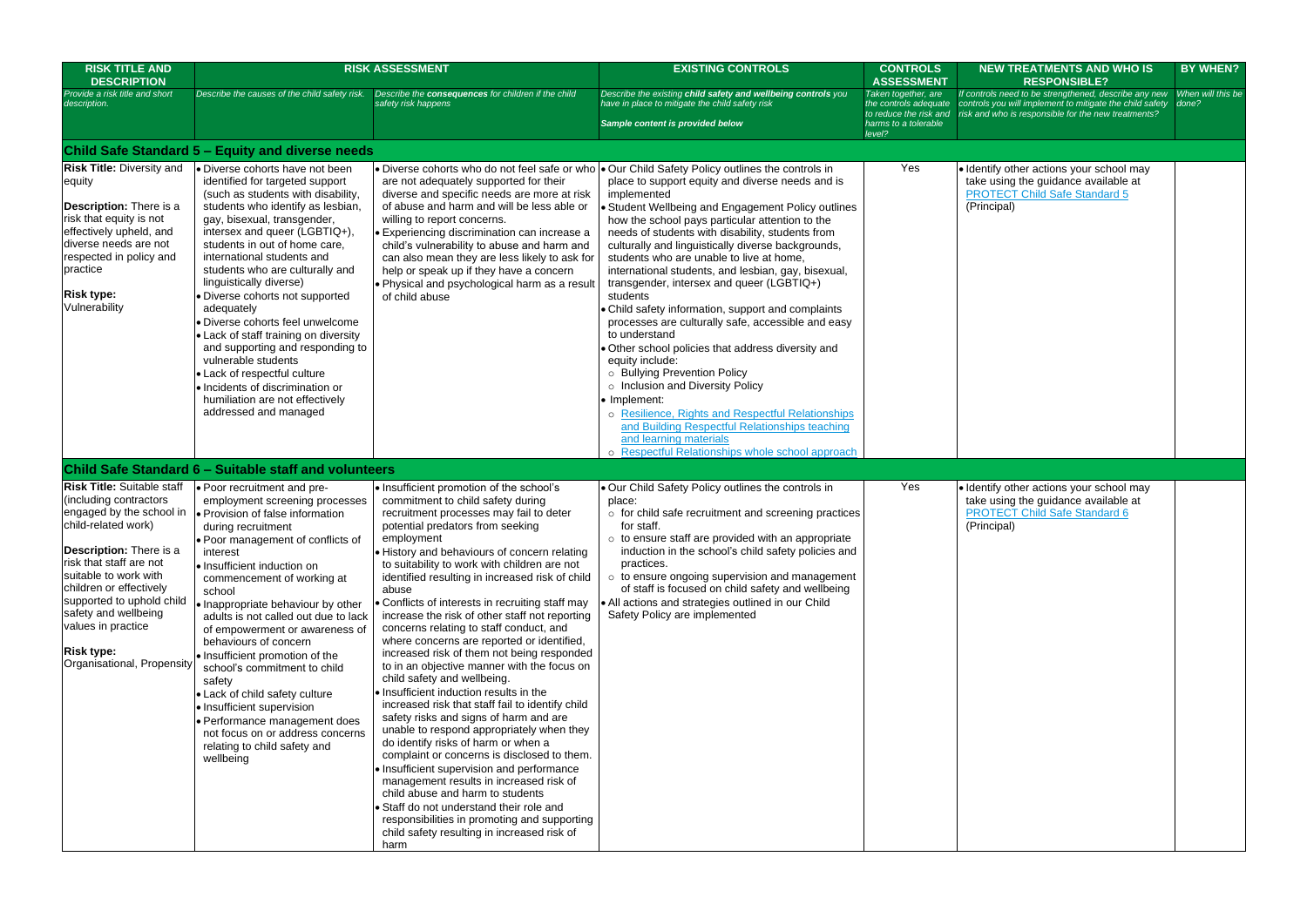| <b>RISK TITLE AND</b><br><b>DESCRIPTION</b>                                                                                                                                                                                                                     |                                                                                                                                                                                                                                                                                                                                                                                                                                                                                                                                                                     | <b>RISK ASSESSMENT</b>                                                                                                                                                                                                                                                                                                                                                                                                                                                                                                                                                                                                                                                                                                                                                                                                                                                                                                                               | <b>EXISTING CONTROLS</b>                                                                                                                                                                                                                                                                                                                                                                                                                                                                                                                                                                                                                                                                                                                                                                                                                                                                                                                                                                                                                                                                                                                                                                                          | <b>CONTROLS</b><br><b>ASSESSMENT</b>                                                                     |                                       |
|-----------------------------------------------------------------------------------------------------------------------------------------------------------------------------------------------------------------------------------------------------------------|---------------------------------------------------------------------------------------------------------------------------------------------------------------------------------------------------------------------------------------------------------------------------------------------------------------------------------------------------------------------------------------------------------------------------------------------------------------------------------------------------------------------------------------------------------------------|------------------------------------------------------------------------------------------------------------------------------------------------------------------------------------------------------------------------------------------------------------------------------------------------------------------------------------------------------------------------------------------------------------------------------------------------------------------------------------------------------------------------------------------------------------------------------------------------------------------------------------------------------------------------------------------------------------------------------------------------------------------------------------------------------------------------------------------------------------------------------------------------------------------------------------------------------|-------------------------------------------------------------------------------------------------------------------------------------------------------------------------------------------------------------------------------------------------------------------------------------------------------------------------------------------------------------------------------------------------------------------------------------------------------------------------------------------------------------------------------------------------------------------------------------------------------------------------------------------------------------------------------------------------------------------------------------------------------------------------------------------------------------------------------------------------------------------------------------------------------------------------------------------------------------------------------------------------------------------------------------------------------------------------------------------------------------------------------------------------------------------------------------------------------------------|----------------------------------------------------------------------------------------------------------|---------------------------------------|
| Provide a risk title and short<br>description.                                                                                                                                                                                                                  | Describe the causes of the child safety risk.                                                                                                                                                                                                                                                                                                                                                                                                                                                                                                                       | Describe the consequences for children if the child<br>safety risk happens                                                                                                                                                                                                                                                                                                                                                                                                                                                                                                                                                                                                                                                                                                                                                                                                                                                                           | Describe the existing child safety and wellbeing controls you<br>have in place to mitigate the child safety risk<br>Sample content is provided below                                                                                                                                                                                                                                                                                                                                                                                                                                                                                                                                                                                                                                                                                                                                                                                                                                                                                                                                                                                                                                                              | Taken together, are<br>the controls adequate<br>to reduce the risk and<br>harms to a tolerable<br>level? | If contro<br>controls<br>risk and     |
|                                                                                                                                                                                                                                                                 |                                                                                                                                                                                                                                                                                                                                                                                                                                                                                                                                                                     | • Physical and psychological harm as a result<br>of child abuse                                                                                                                                                                                                                                                                                                                                                                                                                                                                                                                                                                                                                                                                                                                                                                                                                                                                                      |                                                                                                                                                                                                                                                                                                                                                                                                                                                                                                                                                                                                                                                                                                                                                                                                                                                                                                                                                                                                                                                                                                                                                                                                                   |                                                                                                          |                                       |
| <b>Risk Title: Suitable</b><br><b>Volunteers</b><br>Description: There is a<br>risk that volunteers are<br>not suitable to work with<br>children or effectively<br>supported to uphold child<br>safety and wellbeing<br>values in practice<br><b>Risk type:</b> | · Screening processes lack<br>sufficient strength to reveal<br>histories and behaviours of<br>concern<br>· Systems, processes, policies and<br>culture do not demonstrate<br>sufficient strength and<br>transparency to deter potential<br>perpetrators from attempting<br>predatory behaviours<br>• Conflict of interest<br>• Lack of child safety culture<br>Organisational, Propensity  . Insufficient induction and training<br>• Insufficient supervision                                                                                                      | · Insufficient promotion of the school's<br>commitment to child safety may fail to deter<br>potential predators from volunteering at the<br>school<br>• History and behaviours of concern relating<br>to suitability to work with children are not<br>identified resulting in increased risk of child<br>abuse<br>· Insufficient induction results in the<br>increased risk that volunteers do not<br>understand their role and responsibilities in<br>promoting and supporting child safety<br>resulting in increased risk of harm.<br>· Insufficient supervision results in increased<br>risk of child abuse and harm to students<br>• Inadequate steps to address concerning<br>behaviour may result in increased risk of<br>harm (for example removing volunteer from<br>duties or otherwise ensuring the volunteer<br>does not demonstrate further behaviours of<br>concern)<br>• Physical and psychological harm as a result<br>of child abuse | . Volunteer Policy outlines the controls in place to<br>ensure volunteers are suitable to work with children<br>including screening, induction, and ongoing<br>management and supervision<br>· Volunteers engaged to supervise and support<br>students in a school production where staff<br>supervision may not always be present and<br>volunteers who are not parents/carers of students]<br>will be asked to undertake additional screening<br>processes including proof of identity (where this has<br>not already been established), and references<br>addressing suitability for working with children.<br>. Volunteers that are working with children or that<br>may have access to students in unsupervised or<br>high-risk settings will always be supervised by a<br>member of school staff<br>• Volunteer behaviour that is inconsistent with the<br>school's child safety and wellbeing policies and<br>practices will be addressed by school staff swiftly<br>and with a focus on child safety and wellbeing.                                                                                                                                                                                       | Yes                                                                                                      | · Iden<br>take<br><b>PRO</b><br>(Prin |
|                                                                                                                                                                                                                                                                 | <b>Child Safe Standard 7 - complaints processes</b>                                                                                                                                                                                                                                                                                                                                                                                                                                                                                                                 |                                                                                                                                                                                                                                                                                                                                                                                                                                                                                                                                                                                                                                                                                                                                                                                                                                                                                                                                                      |                                                                                                                                                                                                                                                                                                                                                                                                                                                                                                                                                                                                                                                                                                                                                                                                                                                                                                                                                                                                                                                                                                                                                                                                                   |                                                                                                          |                                       |
| <b>Risk Title: Complaints</b><br>processes<br>Description: There is a<br>risk that processes for<br>complaints and concerns<br>are not child focused<br><b>Risk type:</b><br>Organisational,<br>Vulnerability                                                   | • Students and parents/carers are<br>uncertain about how to raise a<br>complaint or concern because<br>information is not accessible or<br>easily understood<br>• Processes do not support<br>students, parents and carers to<br>make complaints or raise<br>concerns<br>Complaints processes or<br>responsible staff do not make<br>students feel safe or supported to<br>report<br>Student input in decision making<br>is not valued<br>· Student, parent and carer<br>seriously<br>• Inadequate response to<br>complaints or concerns relating to<br>child abuse | · Failure to ensure there is accessible,<br>culturally safe and easily understood<br>information on how to raise a complaint or<br>concern increases the risk of students,<br>parents and carers not reporting behaviours<br>of concern or abuse<br>• Students may be unwilling to report<br>behaviours of concern or abuse if they feel<br>they will not be taken seriously or if they do<br>not feel safe to report<br>• Failure to have a clear process for<br>responding to complaints and concerns<br>about child abuse may result in<br>inappropriate or insufficient action being<br>taken resulting in continued or further harm<br>to the child and other children<br>concerns/complaints are not taken   Physical and psychological harm as a result<br>of child abuse                                                                                                                                                                     | • Complaints Policy outlines the controls in place to<br>ensure students are provided with accessible,<br>culturally safe and easily understood information on<br>raising a complaint or concern<br>• Child Safety Responding and Reporting Obligations<br>Policy and Procedures outlines the procedures for<br>responding to complaints or concerns relating to<br>child abuse<br>. The Complaints Policy and Child Safety<br>Responding and Reporting Obligations Policy and<br>Procedures are publicly available on the school<br>website<br>. The Complaints Policy and Child Safety<br>Responding and Reporting Obligations Policy and<br>Procedures are implemented by all relevant staff<br>. Our Child Safety Policy sets out all recordkeeping,<br>privacy and information sharing obligations that<br>must be met when responding to complaints and<br>concerns.<br>• All complaints and concerns are managed in<br>accordance with employment law obligations and<br>our school seeks advice from Employee Conduct<br>Branch and Legal Division when dealing with<br>complaints and concerns relating to child abuse by<br>a member/former member of staff or school council<br>employee or contractor | Yes                                                                                                      | · Iden<br>take<br><b>PRC</b><br>(Prin |

| <b>ITROLS</b><br><b>SSMENT</b>                             | <b>NEW TREATMENTS AND WHO IS</b><br><b>RESPONSIBLE?</b>                                                                                                                  | <b>BY WHEN?</b>            |
|------------------------------------------------------------|--------------------------------------------------------------------------------------------------------------------------------------------------------------------------|----------------------------|
| gether, are<br>ols adequate<br>the risk and<br>a tolerable | If controls need to be strengthened, describe any new<br>controls you will implement to mitigate the child safety<br>risk and who is responsible for the new treatments? | When will this be<br>done? |
|                                                            |                                                                                                                                                                          |                            |
| Yes                                                        | · Identify other actions your school may<br>take using the guidance available at<br><b>PROTECT Child Safe Standard 6</b><br>(Principal)                                  |                            |
|                                                            |                                                                                                                                                                          |                            |
| Yes                                                        | · Identify other actions your school may<br>take using the guidance available at<br><b>PROTECT Child Safe Standard 7</b><br>(Principal)                                  |                            |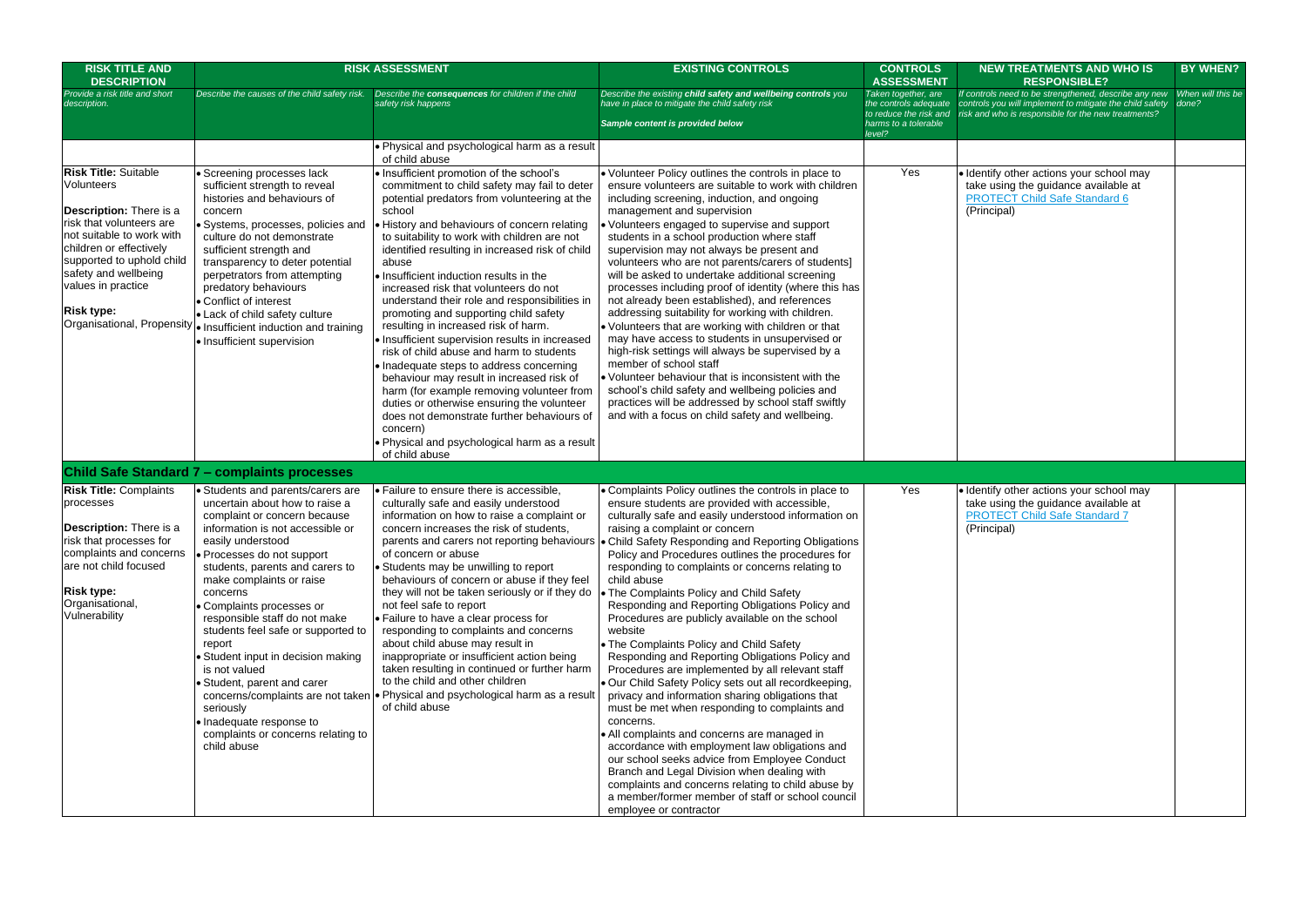| <b>RISK TITLE AND</b><br><b>DESCRIPTION</b>                                                                                                                                                                                                                                                                        |                                                                                                                                                                                                                                                                                                                                                                                                                                                          | <b>RISK ASSESSMENT</b>                                                                                                                                                                                                                                                                                                                                                                                                                                                                                                                                                                                                                                                                                                         | <b>EXISTING CONTROLS</b>                                                                                                                                                                                                                                                                                                                                                                                                                                                                                                                                                                                                                                                                                                                                                                                                                                                                                                                                                                                                                                         | <b>CONTROLS</b><br><b>ASSESSMENT</b>                                           | <b>NEW TREATMENTS AND WHO IS</b><br><b>RESPONSIBLE?</b>                                                                                                                                         | <b>BY WHEN?</b>            |
|--------------------------------------------------------------------------------------------------------------------------------------------------------------------------------------------------------------------------------------------------------------------------------------------------------------------|----------------------------------------------------------------------------------------------------------------------------------------------------------------------------------------------------------------------------------------------------------------------------------------------------------------------------------------------------------------------------------------------------------------------------------------------------------|--------------------------------------------------------------------------------------------------------------------------------------------------------------------------------------------------------------------------------------------------------------------------------------------------------------------------------------------------------------------------------------------------------------------------------------------------------------------------------------------------------------------------------------------------------------------------------------------------------------------------------------------------------------------------------------------------------------------------------|------------------------------------------------------------------------------------------------------------------------------------------------------------------------------------------------------------------------------------------------------------------------------------------------------------------------------------------------------------------------------------------------------------------------------------------------------------------------------------------------------------------------------------------------------------------------------------------------------------------------------------------------------------------------------------------------------------------------------------------------------------------------------------------------------------------------------------------------------------------------------------------------------------------------------------------------------------------------------------------------------------------------------------------------------------------|--------------------------------------------------------------------------------|-------------------------------------------------------------------------------------------------------------------------------------------------------------------------------------------------|----------------------------|
| Provide a risk title and short<br>description.                                                                                                                                                                                                                                                                     | Describe the causes of the child safety risk.                                                                                                                                                                                                                                                                                                                                                                                                            | Describe the consequences for children if the child<br>safety risk happens                                                                                                                                                                                                                                                                                                                                                                                                                                                                                                                                                                                                                                                     | Describe the existing child safety and wellbeing controls you<br>have in place to mitigate the child safety risk<br>Sample content is provided below                                                                                                                                                                                                                                                                                                                                                                                                                                                                                                                                                                                                                                                                                                                                                                                                                                                                                                             | Taken together, are<br>the controls adequate<br>harms to a tolerable<br>level? | If controls need to be strengthened, describe any new<br>controls you will implement to mitigate the child safety<br>to reduce the risk and risk and who is responsible for the new treatments? | When will this be<br>done? |
|                                                                                                                                                                                                                                                                                                                    | Child Safe Standard 8 – Child safety knowledge, skills and awareness                                                                                                                                                                                                                                                                                                                                                                                     |                                                                                                                                                                                                                                                                                                                                                                                                                                                                                                                                                                                                                                                                                                                                |                                                                                                                                                                                                                                                                                                                                                                                                                                                                                                                                                                                                                                                                                                                                                                                                                                                                                                                                                                                                                                                                  |                                                                                |                                                                                                                                                                                                 |                            |
| <b>Risk Title: Knowledge,</b><br>skills and awareness<br>Description: There is a<br>risk that staff and<br>volunteers are not<br>equipped with the<br>knowledge, skills and<br>awareness to keep<br>children and students safe<br>through ongoing<br>education and training<br><b>Risk type:</b><br>Organisational | not provided to staff and school<br>council annually<br>• Child safety and wellbeing training<br>is not refreshed or updated where<br>policy, practice or law has<br>changed<br>· Volunteers are not required to<br>undertake child safety training that<br>is appropriate to the nature of their<br>role<br>• Training does not cover all<br>necessary topics<br>• Training is poorly facilitated<br>Also refer to Child Safe Standard 6<br>risks above | • Child safety and wellbeing training • Inability to identify child safety risks<br>including inappropriate behaviour and signs<br>of harm resulting in increased risk of failing<br>to protect children from child abuse, and<br>underreporting of child safety incidents to<br>relevant staff and authorities<br>• Insufficient understanding about the<br>school's child safety and wellbeing policies,<br>practices, and obligations results in<br>increased risk that they will not be<br>appropriately implemented by staff and<br>volunteers and an increased risk to students<br>of child abuse occurring and of continuing to<br>occur undetected.<br>. Physical and psychological harm as a result<br>of child abuse | . Our Child Safety Policy outlines the controls in<br>place to ensure school council and school staff<br>receive appropriate annual guidance and training on<br>child safety and is implemented<br>· Our Volunteers policy provides information on<br>training for volunteers.<br>• Volunteers that are engaged to escort students on<br>trips as part of the excursion staff and volunteers<br>who will be engaging closely with students in a<br>school production where staff supervision may not<br>always be present are provided with child safety<br>training that is appropriate to the activity and the<br>volunteer's role.                                                                                                                                                                                                                                                                                                                                                                                                                            | Yes                                                                            | · Identify other actions your school may<br>take using the guidance available at<br><b>PROTECT Child Safe Standard 8</b><br>(Principal)                                                         |                            |
|                                                                                                                                                                                                                                                                                                                    | <b>Child Safe Standard 9 - Physical and online environments</b>                                                                                                                                                                                                                                                                                                                                                                                          |                                                                                                                                                                                                                                                                                                                                                                                                                                                                                                                                                                                                                                                                                                                                |                                                                                                                                                                                                                                                                                                                                                                                                                                                                                                                                                                                                                                                                                                                                                                                                                                                                                                                                                                                                                                                                  |                                                                                |                                                                                                                                                                                                 |                            |
| <b>Risk Title: School</b><br>physical environment<br>Description: There is a<br>risk the school's child<br>safety policies,<br>procedures and practices<br>do not adequately<br>address and manage the<br>risk of abuse and harm in<br>the school's physical<br>environment<br><b>Risk type:</b><br>Situational    | • Areas of child safety risk in the<br>school buildings or grounds are<br>not identified and appropriately<br>supervised or managed.                                                                                                                                                                                                                                                                                                                     | • There is an increased risk of child abuse<br>occurring on school grounds or buildings if<br>policies, procedures and practices fail to<br>identify and manage areas of risk in the<br>school's physical environment<br>. Physical and psychological harm as a result<br>of child abuse                                                                                                                                                                                                                                                                                                                                                                                                                                       | . Yard Duty and Supervision Policy outlines<br>supervision processes and requirements with a<br>focus on child safety.<br>• Yard duty staff are trained to actively patrol the<br>school grounds, paying particular attention to<br>secluded areas that have been identified as high<br>risk including the walking track.<br>Child safety and wellbeing policies, procedures and<br>practices are in place to enable staff and volunteers<br>to identify and mitigate risks in the physical school<br>environment without compromising a child or<br>student's right to privacy, access to information,<br>social connections and learning opportunities,<br>including our Child Safety Policy and Child Safety<br>Code of Conduct.<br>Students are advised that the 15 <sup>th</sup> Street side of the<br>school is out of bounds as the area cannot be<br>supervised.<br>· Sheds and store cupboards are locked unless in<br>use, with controlled access to keys.<br>• Students are required to go to the bathroom with<br>another student during class time. | Yes/No                                                                         | · Identify other actions your school may<br>take using the guidance available at<br><b>PROTECT Child Safe Standard 9</b><br>(Principal)                                                         |                            |
| <b>Risk Title: Online</b><br>environment<br><b>Description:</b> There is a<br>risk the school's child<br>safety policies,<br>procedures and practices<br>do not adequately<br>address and manage the<br>risk of abuse and harm in<br>the school's online<br>environment                                            | Child safety risks in the school's<br>online environment are not<br>identified and appropriately<br>managed.<br>· Students are not provided with<br>education about online risks and<br>appropriate online behaviours.<br>· Online safety measures fail to<br>adapt to emerging technologies<br>and child safety risks                                                                                                                                   | • There is an increased risk of child abuse<br>occurring if policies, procedures and<br>practices fail to identify and manage areas<br>of risk in the school's online environment -<br>particularly risks relating to grooming and<br>further risk of abuse if the grooming goes<br>undetected.<br>. Physical and psychological harm as a result<br>of child abuse                                                                                                                                                                                                                                                                                                                                                             | · Digital Learning Policy outlines the controls in place<br>for online conduct and online safety and is<br>implemented<br>• Acceptable Use Agreements are in place and<br>enforced<br>• Child safety and wellbeing policies, procedures and<br>practices are in place to enable staff and volunteers<br>to identify and mitigate risks in the online school<br>environment without compromising a child or<br>student's right to privacy, access to information,<br>social connections and learning opportunities,<br>including our Child Safety and Wellbeing Policy and<br>Child Safety Code of Conduct                                                                                                                                                                                                                                                                                                                                                                                                                                                        | Yes/No                                                                         | · Identify other actions your school may<br>take using the guidance available at<br><b>PROTECT Child Safe Standard 9</b><br>(Principal)                                                         |                            |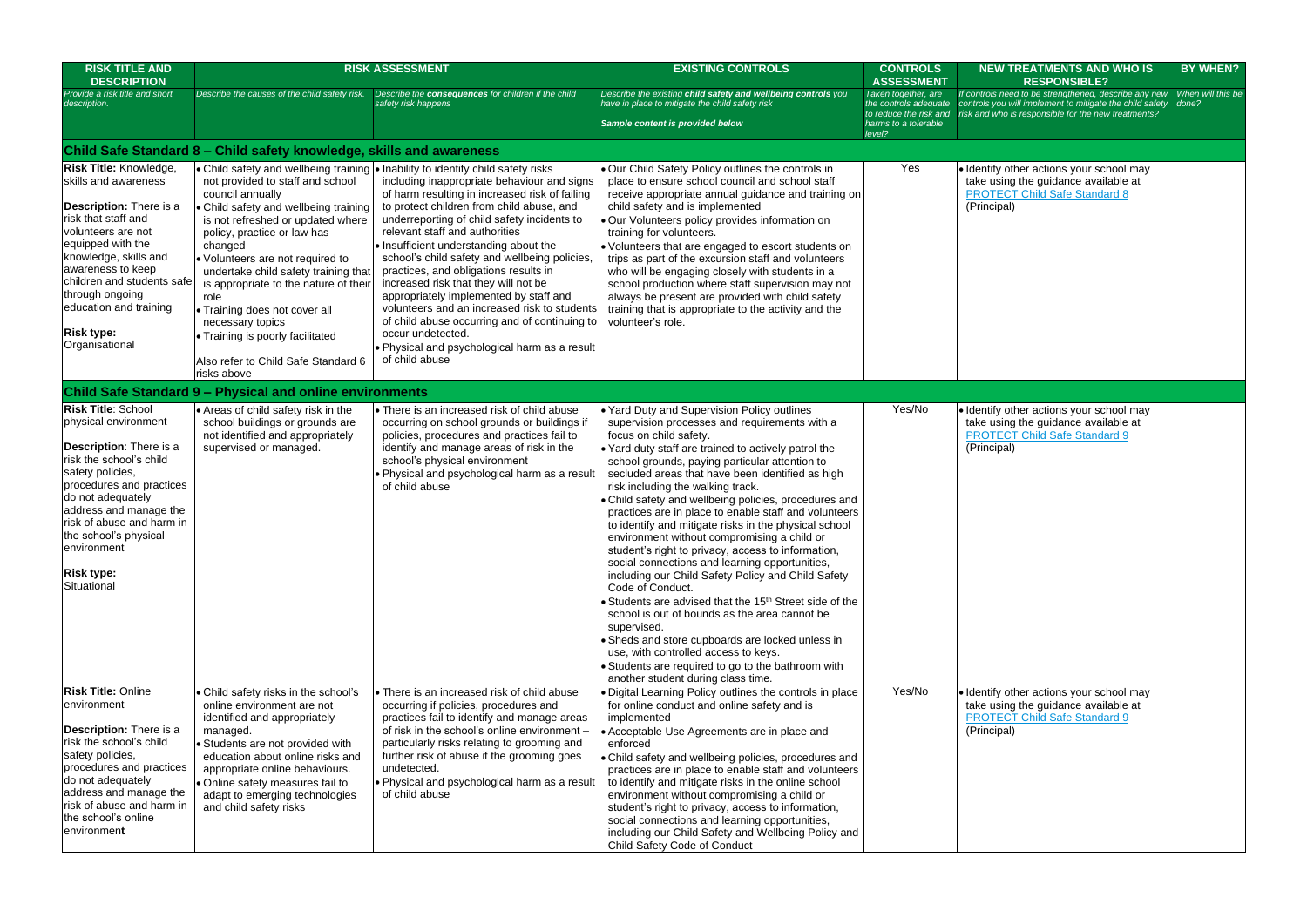| <b>DNTROLS</b><br><b>SESSMENT</b>                                     | <b>NEW TREATMENTS AND WHO IS</b><br><b>RESPONSIBLE?</b>                                                                                                                  | <b>BY WHEN?</b>            |
|-----------------------------------------------------------------------|--------------------------------------------------------------------------------------------------------------------------------------------------------------------------|----------------------------|
| together, are<br>ntrols adequate<br>ce the risk and<br>to a tolerable | If controls need to be strengthened, describe any new<br>controls you will implement to mitigate the child safety<br>risk and who is responsible for the new treatments? | When will this be<br>done? |
|                                                                       |                                                                                                                                                                          |                            |
|                                                                       |                                                                                                                                                                          |                            |
| Yes                                                                   | . Identify other actions the school may take<br>using the guidance available at <b>PROTECT</b><br><b>Child Safe Standard 9 (Principal)</b>                               |                            |
|                                                                       |                                                                                                                                                                          |                            |
| Yes                                                                   | . Identify other actions the school may take<br>using the guidance available at <b>PROTECT</b><br>Child Safe Standard 10 (Principal)                                     |                            |
|                                                                       |                                                                                                                                                                          |                            |
| Yes/No                                                                | · Identify other actions your school may<br>take using the guidance available at<br><b>PROTECT Child Safe Standard 11</b><br>(Principal)                                 |                            |

| <b>RISK TITLE AND</b><br><b>DESCRIPTION</b>                                                                                                                                                                                                                                                                                           |                                                                                                                                                                                                                                                                                                                                                                                                                                                                             | <b>RISK ASSESSMENT</b>                                                                                                                                                                                                                                                                                                                                                                                                                                                                                                                                                                                                                                                                                                                                                                                                                                                                             | <b>EXISTING CONTROLS</b>                                                                                                                                                                                                                                                                                                                                                                                                                                                                                                                                                                 | <b>CONTROLS</b><br><b>ASSESSMENT</b>                                                                     | N                                     |
|---------------------------------------------------------------------------------------------------------------------------------------------------------------------------------------------------------------------------------------------------------------------------------------------------------------------------------------|-----------------------------------------------------------------------------------------------------------------------------------------------------------------------------------------------------------------------------------------------------------------------------------------------------------------------------------------------------------------------------------------------------------------------------------------------------------------------------|----------------------------------------------------------------------------------------------------------------------------------------------------------------------------------------------------------------------------------------------------------------------------------------------------------------------------------------------------------------------------------------------------------------------------------------------------------------------------------------------------------------------------------------------------------------------------------------------------------------------------------------------------------------------------------------------------------------------------------------------------------------------------------------------------------------------------------------------------------------------------------------------------|------------------------------------------------------------------------------------------------------------------------------------------------------------------------------------------------------------------------------------------------------------------------------------------------------------------------------------------------------------------------------------------------------------------------------------------------------------------------------------------------------------------------------------------------------------------------------------------|----------------------------------------------------------------------------------------------------------|---------------------------------------|
| Provide a risk title and short<br>description.                                                                                                                                                                                                                                                                                        | Describe the causes of the child safety risk.                                                                                                                                                                                                                                                                                                                                                                                                                               | Describe the consequences for children if the child<br>safety risk happens                                                                                                                                                                                                                                                                                                                                                                                                                                                                                                                                                                                                                                                                                                                                                                                                                         | Describe the existing child safety and wellbeing controls you<br>have in place to mitigate the child safety risk<br>Sample content is provided below                                                                                                                                                                                                                                                                                                                                                                                                                                     | Taken together, are<br>the controls adequate<br>to reduce the risk and<br>harms to a tolerable<br>level? | If contr<br>control<br>risk an        |
| <b>Risk type:</b><br>Situational                                                                                                                                                                                                                                                                                                      |                                                                                                                                                                                                                                                                                                                                                                                                                                                                             |                                                                                                                                                                                                                                                                                                                                                                                                                                                                                                                                                                                                                                                                                                                                                                                                                                                                                                    |                                                                                                                                                                                                                                                                                                                                                                                                                                                                                                                                                                                          |                                                                                                          |                                       |
| activities and use of third-<br>party providers<br><b>Description:</b><br>There is a risk that the<br>school's child safety<br>policies, procedures and<br>practices do not<br>adequately address and<br>manage the risk of abuse<br>at school activities off-site<br>and/or school activities<br>involving third party<br>providers. | Risk Title: Off-site school   School staff fail to identify and<br>manage risks of child abuse<br>occurring during off-site school<br>activities<br>• School staff fail to identify and<br>manage risks of child abuse by<br>third-party providers engaged by<br>the school                                                                                                                                                                                                 | • There is an increased risk of child abuse<br>occurring if policies, procedures and<br>practices fail to identify and manage areas<br>of risk for off-site school activities and<br>school activities that involve third party<br>providers.<br>. Physical and psychological harm as a result<br>of child abuse                                                                                                                                                                                                                                                                                                                                                                                                                                                                                                                                                                                   | . Our school complies with relevant policies with<br>respect to the following activities, including policy<br>relating to child safety and wellbeing:<br>o Excursions<br><b>NDIS Funded Therapy in Schools</b><br>$\circ$<br>Procurement<br>$\circ$<br>• For off-site school activities and school activities<br>engaging a third-party provider, we identify and<br>assess the risks of child abuse that are specific to<br>that activity and ensure appropriate controls are in<br>place. This includes activities such as school<br>performances and sporting clinics on or off-site. | Yes                                                                                                      | $\bullet$ Iden<br>usin<br>Chil        |
| <b>Risk type:</b><br>Situational,<br>Organisational,<br>Propensity, Vulnerability                                                                                                                                                                                                                                                     |                                                                                                                                                                                                                                                                                                                                                                                                                                                                             |                                                                                                                                                                                                                                                                                                                                                                                                                                                                                                                                                                                                                                                                                                                                                                                                                                                                                                    |                                                                                                                                                                                                                                                                                                                                                                                                                                                                                                                                                                                          |                                                                                                          |                                       |
|                                                                                                                                                                                                                                                                                                                                       | Child Safe Standard 10 – Review of child safety practices                                                                                                                                                                                                                                                                                                                                                                                                                   |                                                                                                                                                                                                                                                                                                                                                                                                                                                                                                                                                                                                                                                                                                                                                                                                                                                                                                    |                                                                                                                                                                                                                                                                                                                                                                                                                                                                                                                                                                                          |                                                                                                          |                                       |
| <b>Risk Title: Review and</b><br>improvement<br>Description: There is a<br><b>Irisk that the</b><br>implementation of the<br>Child Safe Standards is<br>not regularly reviewed and<br>improved<br><b>Risk type:</b><br>Organisational                                                                                                 | • Failure to regularly review child<br>safety policies, procedures and<br>practices (every 2 years) or<br>following any significant child<br>safety incident<br>• Failure to use analysis of<br>complaints, concerns and safety<br>incidents to inform possible<br>improvements to child safety<br>policies, procedures and practices<br>• Failure to inform families and<br>communities of the outcome of<br>reviews of child safety policies,<br>procedures and practices | • Child safety policy, procedures and<br>practices may become out of date with any<br>new laws or guidance on good practice,<br>compromising the school's ability to protect<br>students from child abuse and to respond<br>appropriately to complaints and concerns.<br>• Child safety policy, procedures and<br>practices may no longer meet the needs of<br>the local school community compromising<br>the school's ability to protect students from<br>child abuse and to respond appropriately to<br>complaints and concerns.<br>• Child safety policy, procedures and<br>practices are not improved as a result of<br>analysis of past complaints, concerns and<br>safety incidents, reducing the school's<br>ability to protect students from child abuse<br>and to respond appropriately to complaints<br>and concerns.<br>. Physical and psychological harm as a result<br>of child abuse | • A register of the school's policies relating to the<br>child safe standards, including approvers and<br>review cycles is used to support staff to maintain<br>and update our policies<br>• The Wellbeing Team is established to review child<br>safety policies and procedures<br>. We inform families through our school's newsletter<br>when child safety and wellbeing policies are being<br>reviewed and ensure they are invited to provide<br>feedback                                                                                                                            | Yes                                                                                                      | $\bullet$ Iden<br>usin<br>Chil        |
|                                                                                                                                                                                                                                                                                                                                       | Child Safe Standard 11 - Implementation of child safety practices                                                                                                                                                                                                                                                                                                                                                                                                           |                                                                                                                                                                                                                                                                                                                                                                                                                                                                                                                                                                                                                                                                                                                                                                                                                                                                                                    |                                                                                                                                                                                                                                                                                                                                                                                                                                                                                                                                                                                          |                                                                                                          |                                       |
| <b>Risk Title: Policies and</b><br>procedures<br><b>Description:</b> There is a<br>risk that policies and<br>procedures do not                                                                                                                                                                                                        | • The policies and procedures do<br>not address all actions and<br>measures required under the<br><b>Child Safe Standards</b><br>• The policies and procedures are<br>not informed by best practice                                                                                                                                                                                                                                                                         | . If child safety policy and procedures fail to<br>address all aspects of the Child Safe<br>Standards it will result in gaps in protection<br>of children and increased risk relating to<br>child abuse                                                                                                                                                                                                                                                                                                                                                                                                                                                                                                                                                                                                                                                                                            | . Our suite of child safety and wellbeing policies and<br>procedures address all aspects of the Child Safe<br>Standards<br>. Our staff and relevant volunteers are inducted and<br>trained on our child safety and wellbeing policies,                                                                                                                                                                                                                                                                                                                                                   | Yes/No                                                                                                   | l•lden<br>take<br><b>PRC</b><br>(Prir |